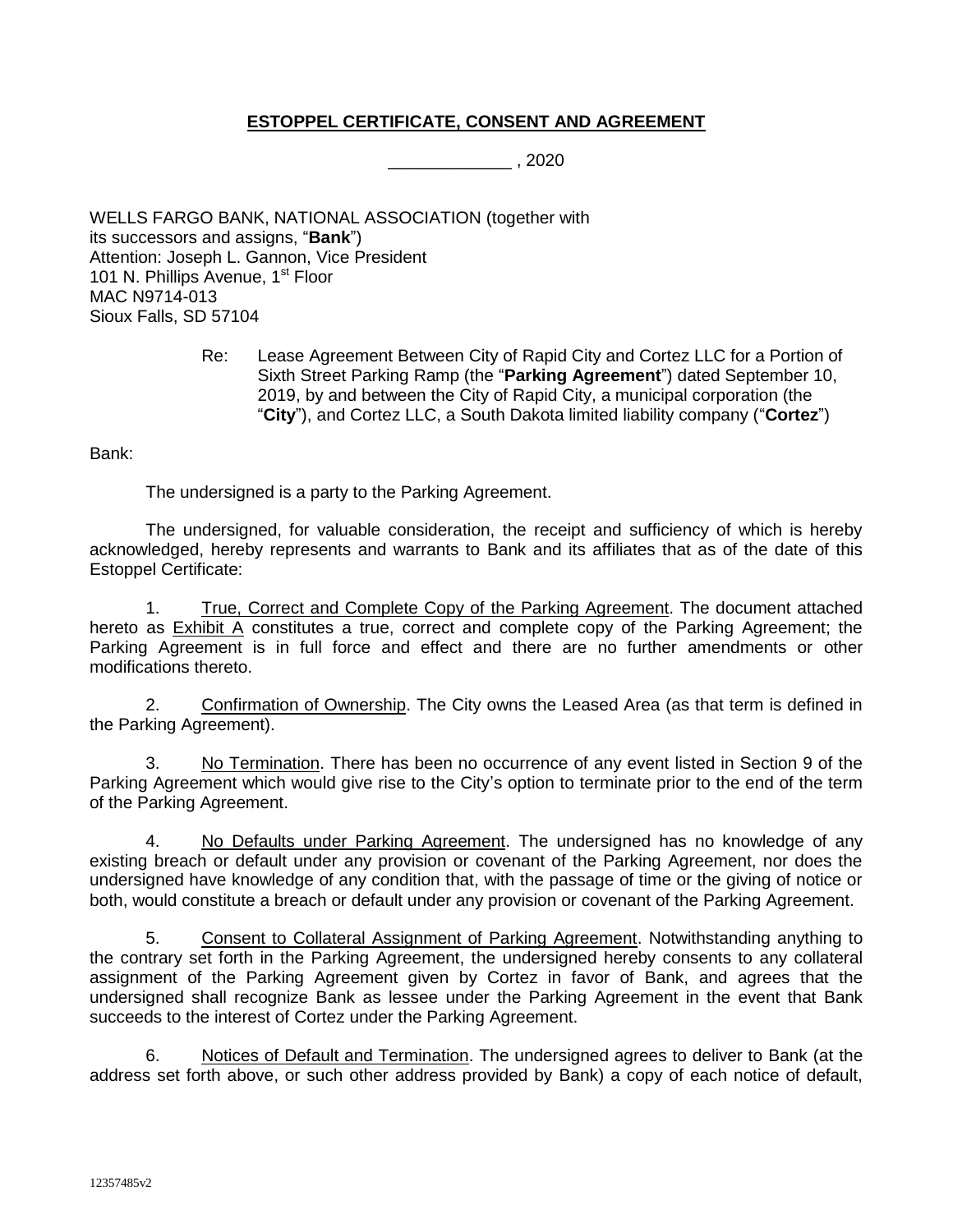termination or alleged default delivered by the undersigned under the Parking Agreement, in each case at the time such notice is delivered to Cortez.

7. Bank's Right to Cure. Notwithstanding anything to the contrary set forth in the Parking Agreement, Bank is entitled, but not obligated, to cure any default under the Parking Agreement and that Bank shall have the same period, after such default notice has been given to it, for remedying any default or causing the same to be remedied, as is given Cortez after the giving of such notice to Cortez, plus (i) in the case of a default in the payment of rent or any other monetary obligations of Cortez to the undersigned under the Parking Agreement, an additional period of ten (10) business days, and (ii) in the case of any other default, an additional period of thirty (30) days, and if such default cannot with due diligence be cured within such additional thirty (30) day period, an additional time thereafter, provided that such cure is initiated during such additional thirty (30) day period and thereafter, the curing of the same is prosecuted with diligence; and in all cases the undersigned shall accept any cure or performance by or on behalf of Cortez for all purposes under the Parking Agreement as if performed by Cortez. Unless there is a default under the Parking Agreement which is not cured within any applicable notice and/or cure period by Cortez, or by Bank in accordance with the foregoing, the undersigned shall not terminate the Parking Agreement until the loan(s) provided by Bank to Cortez are repaid in full.

8. No Assumption. Unless Bank expressly assumes the obligations of Cortez under the Parking Agreement, Bank shall not be deemed to have assumed any of the obligations of Cortez under the Parking Agreement, nor shall Bank be under any liability of any kind to the undersigned under the Parking Agreement. This Estoppel Certificate, Consent and Agreement does not release or affect in any way the obligations of Cortez to the undersigned.

The acknowledgements, agreements and certifications contained in this Estoppel Certificate, Consent and Agreement may be relied upon by Bank and its assignees or successors. This Estoppel Certificate may be evidenced by a facsimile or electronic (PDF) copy of the same.

*(Signature page follows)*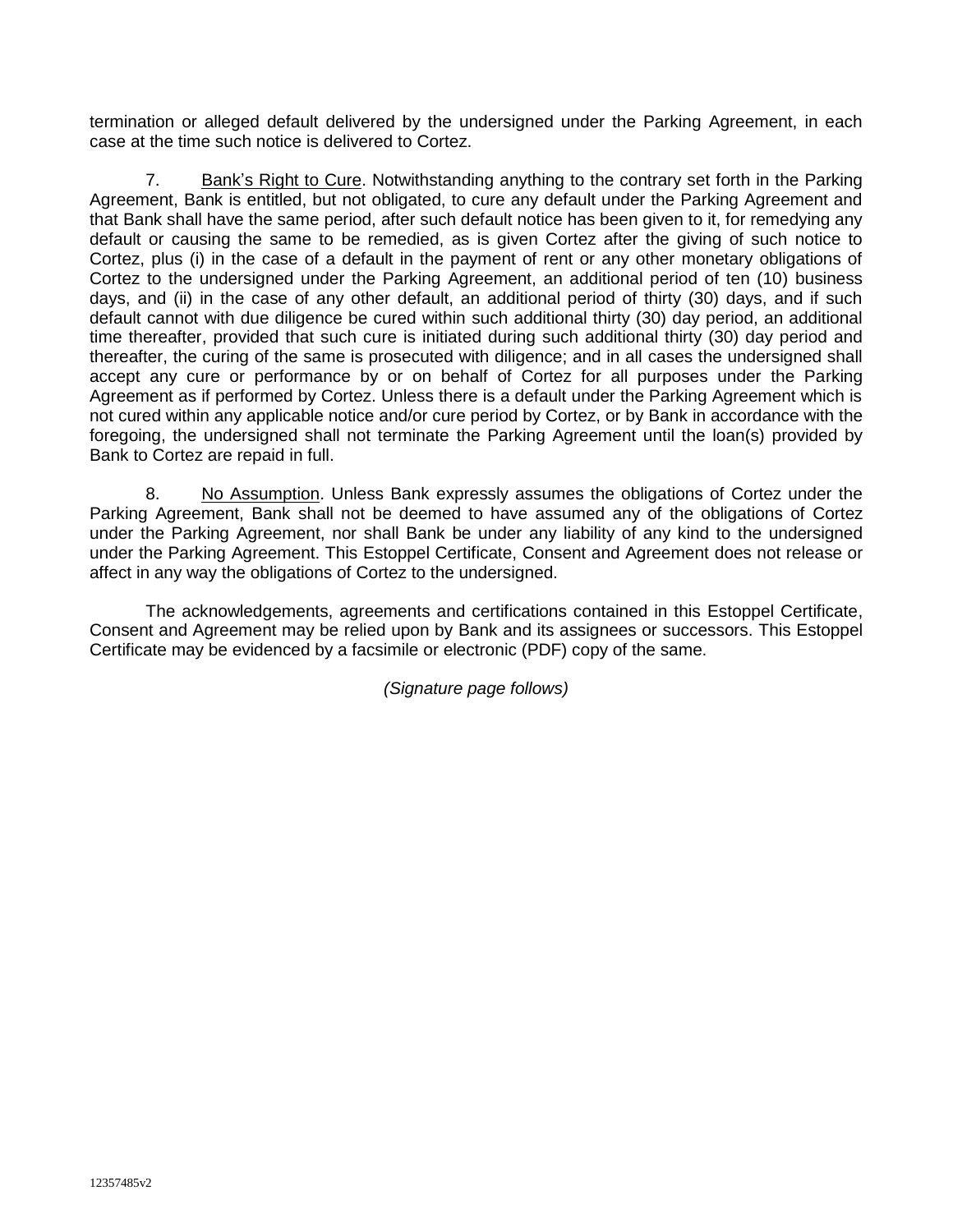## **CITY:**

CITY OF RAPID CITY, a municipal corporation

| By:    |  |  |
|--------|--|--|
| Name:  |  |  |
| Title: |  |  |